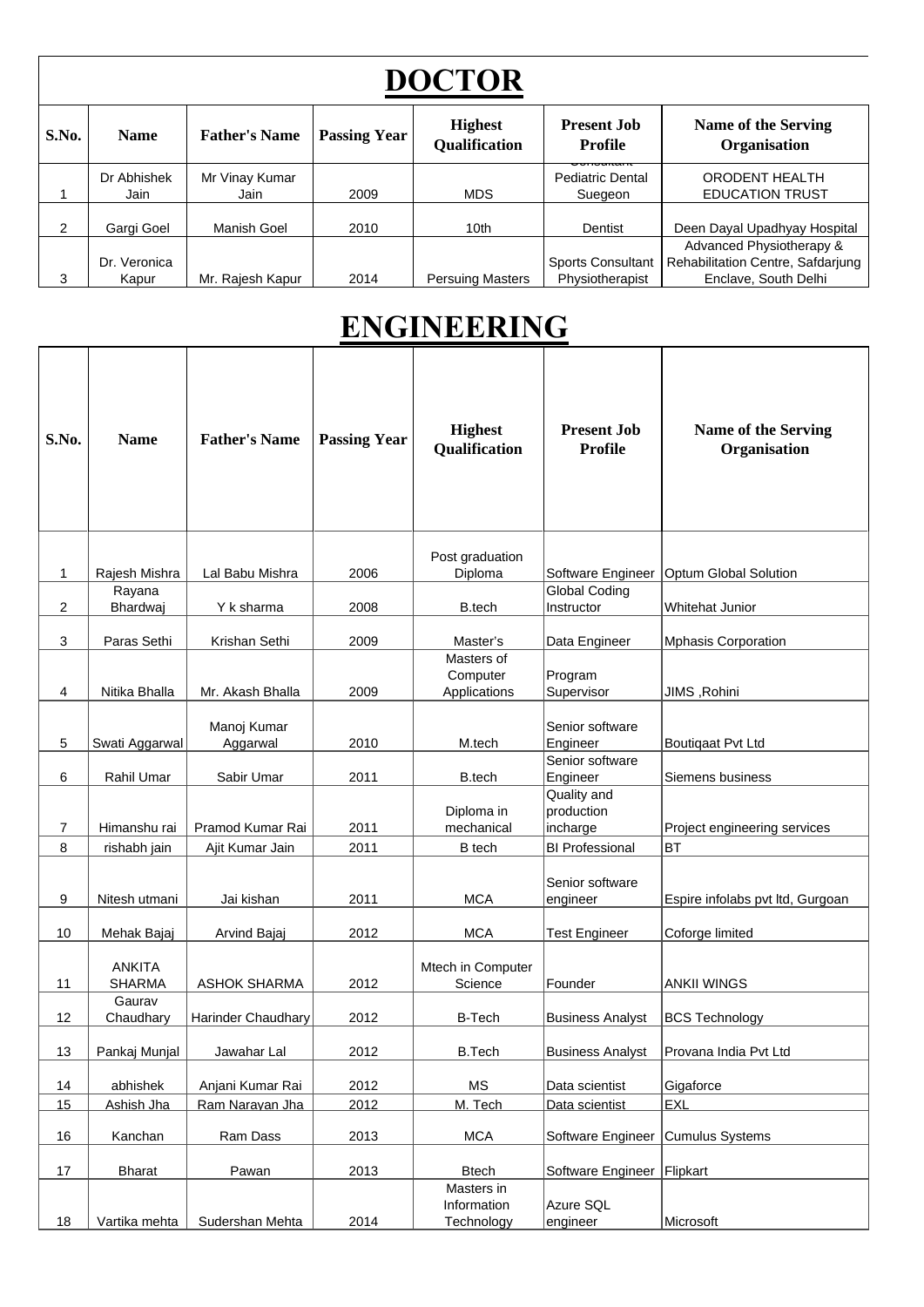|    | karamdeep                    |                                |      | Graduation (BTech) -                      | FullStack                                       |                                            |
|----|------------------------------|--------------------------------|------|-------------------------------------------|-------------------------------------------------|--------------------------------------------|
| 19 | singh                        | Harjeet singh                  | 2015 | ΙT                                        | Developer                                       | Algofocus technologies Pvt Ltd             |
| 20 | Riya mittal                  | <b>Bb</b> mittal               | 2015 | <b>Btech</b>                              | Software engineer                               | Jaarvis technology                         |
| 21 | Yashika Saini                | Vijender Saini                 | 2015 | <b>Btech</b>                              | Software developer Eshopbox                     |                                            |
| 22 | Himanshu<br>Anand            | Mr. Rajan Anand                | 2015 | Graduation                                | Graphic Designer                                | <b>RnD Expert</b>                          |
| 23 | Sanjil Saxena                | Ajay Kumar Saxena              | 2015 | <b>Btech</b>                              | Software Engineer                               | Accolite Digital                           |
| 24 | Deepanshu<br>bajaj           | Narender Bajaj                 | 2015 | 12                                        | Digital marketing                               | Bo                                         |
| 25 | <b>Shubham Malik</b>         | Subodh Malik                   | 2015 | Bachelor of<br>Engineering                | Software Engineer                               | Paytm                                      |
| 26 | Anmol Maggon                 | Mahender Pal                   | 2016 | <b>B.Tech</b>                             | <b>Product Designer</b>                         | Draup                                      |
| 27 | Harshit kumar                | Ram kumar                      | 2016 | Engineering<br>(computer science)         | Software engineer                               | <b>Bank of America</b>                     |
| 28 | Khushboo<br>Singh            | Rajesh Kumar                   | 2016 | <b>B.Tech</b>                             | <b>Systems Engineer</b>                         | Infosys                                    |
| 29 | Vaibhav Verma                | Anil Verma                     | 2016 | B.tech                                    | UX Designer                                     | <b>McKinley &amp; Rice</b>                 |
| 30 | Devanshu<br><b>Bisherwal</b> | Sanjay Bisherwal               | 2016 | <b>Btech in Information</b><br>Technology | Software<br>Development<br>Engineer II          | Walmart                                    |
| 31 | Akshita Jain                 | Manish Jain                    | 2016 | <b>BCA</b>                                | Software Engineer                               | Renewbuy                                   |
| 32 | Arpit<br>Choudhary           | Surinder Choudhary             | 2016 | <b>B</b> Tech                             | Software Engineer                               | Newgen Software Technologies<br>Limited    |
| 33 | Yash sharma                  | Mr. Chetanya<br>prakash sharma | 2016 | Btech(mechanical<br>engineering)          | Production<br>engineer and<br>Front line manger | Robert Bosch Limited, Jaipur,<br>Rajasthan |
|    |                              |                                |      | B.Tech- Computer<br>Science and           | Associate                                       |                                            |
| 34 | Nipun Gulati                 | Rajiv Gulati                   | 2016 | Engineering                               | software engineer                               | <b>Tech Mahindra</b>                       |
| 35 | Prabhat<br>Lokwani           | Pawan lokwani                  | 2016 | <b>BTech</b>                              | Software developer Bravura solutions            |                                            |
|    |                              |                                |      | Bachelor's of<br>computer                 |                                                 |                                            |
| 36 | <b>Anshul Grover</b>         | Sukesh Grover                  | 2016 | applications                              | Software Engineer                               | Consolebit technologies                    |
|    |                              | Sikandar Prasad                |      | Bachelor's in                             | Software                                        |                                            |
| 37 | Siddharth Singh              | Singh                          | 2016 | <b>Computer Science</b>                   | Developer                                       | Keppel FELS (Singapore)                    |
| 38 | Diksha Goyal                 | Navin                          | 2020 | <b>B.Tech</b>                             | Software developer IntelliTicks                 |                                            |

### **CA & BANKING**

| S.No. | <b>Name</b>        | <b>Father's Name</b>  | <b>Passing Year</b> | <b>Highest</b><br><b>Qualification</b> | <b>Present Job</b><br>Profile           | Name of the Serving<br>Organisation |
|-------|--------------------|-----------------------|---------------------|----------------------------------------|-----------------------------------------|-------------------------------------|
|       | Tanu bajaj         | Sh Satish Bajaj       | 2005                | Chartered<br>Accountant                | Deloitte -<br>assurance and<br>advisory | Deloitte                            |
| 2     | NITIKA BATRA       | YASHPAL BATRA         | 2006                | Chartered<br>Accountant                | Working as<br>partner in own ca<br>firm | AVSG & CO                           |
| 3     | Akshay Gupta       | Shyam Lal Gupta       | 2006                | B Com, CA Inter                        | Accounts executive                      | Techni Bharati Private limited      |
| 4     | Anjali Gahlawat    | Sudarshan<br>Gahlawat | 2006                | <b>MA Economics</b>                    | Manager At<br>Canara Bank<br>(PSU)      | Canara Bank                         |
| 5     | Himanshu<br>Grover | Sh. Parveen Grover    | 2007                | <b>Company Secretary</b>               | Self Employed<br>Professional           | Himanshu G and Associates           |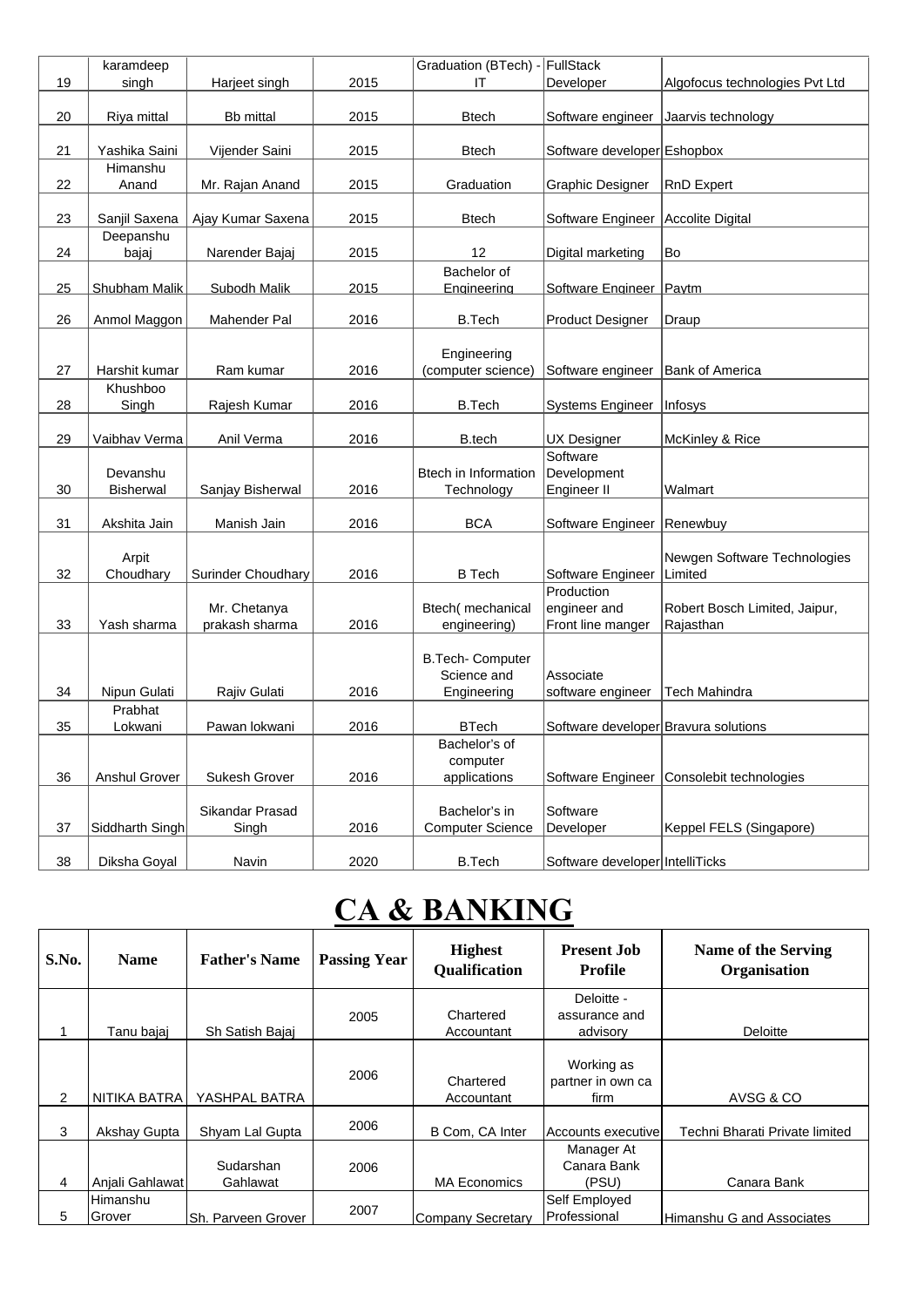| 6  | Naveen Kumar                  | Krishan lal Kumar      | 2008 | Masters In IT           | <b>Account Services</b><br>Manager                                  | <b>NCR</b>                                                         |
|----|-------------------------------|------------------------|------|-------------------------|---------------------------------------------------------------------|--------------------------------------------------------------------|
| 7  | <b>Rohit Gupta</b>            | Ashok kumar Gupta      | 2010 | Chartered<br>Accountant | Audit Manager                                                       | V. D. Aggarwal & Co., Chartered<br>Accountants                     |
| 8  | <b>DIVYA</b><br><b>BAWEJA</b> | <b>HANS BAWEJA</b>     | 2011 | <b>MBA</b>              | PERSONAL<br><b>BANKER</b>                                           | <b>HDFC BANK</b>                                                   |
| 9  | Shalini Tiwari                | Narender Dev Tiwari    | 2011 | Masters in<br>Commerce  | District Youth<br>Officer                                           | Nehru Yuva Kendra Sangathan,<br>Ministry of Youth Affairs & Sports |
|    |                               |                        | 2011 |                         |                                                                     |                                                                    |
| 10 | Neha Singh                    | Chander Mohan          |      | <b>MBA</b>              | Account Associate                                                   | Linetek enterprise                                                 |
| 11 | Vijay Harbola                 | <b>MC HARBOLA</b>      | 2012 | <b>B TECH</b>           | <b>Banking</b>                                                      | Canara Bank                                                        |
| 12 | Poorva verma                  | Mr. Vishnu Verma       | 2012 | Company secretaries     | Company<br>secretary in<br>employment<br>pharmaceutical<br>industry | Getwell Pharma India Private<br>Limited                            |
| 13 | Tanvi Jain                    | Santosh Jain           | 2013 | <b>MBA</b>              | <b>Fund Accountant</b>                                              | <b>Wipro Digital Operations</b><br>(Blackstone COE)                |
| 14 | Ritika sharma                 | Suresh chand<br>sharma | 2014 | <b>MCOM</b>             | Clerk                                                               | State bank of India                                                |

#### **TEACHERS**

| S.No.          | <b>Name</b>                   | <b>Father's Name</b>              | <b>Passing Year</b> | <b>Highest</b><br><b>Qualification</b> | <b>Present Job</b><br><b>Profile</b>                    | <b>Name of the Serving</b><br>Organisation              |
|----------------|-------------------------------|-----------------------------------|---------------------|----------------------------------------|---------------------------------------------------------|---------------------------------------------------------|
| 1              | Dipti Mahajan                 | Moti Sagar Mahajan                | 2000                | <b>MBA</b>                             | Teacher                                                 | Hansraj Smarak sr.sec school                            |
| $\overline{2}$ | Neha kakria                   | Shiv kumar Sharma                 | 2001                | MA, B.Ed                               | Teacher (P.R.T)                                         | Bal bharati public School                               |
| 3              | Kamaljeet<br>Sindhwani        | Mr.Narinder Singh                 | 2004                | M.Com, B.ed                            | Teacher                                                 | Mother Divine Public School                             |
| 4              | Pallavi Gupta                 | Sh. Sanjay Kumar<br>Gupta         | 2005                | M. Com +B. Ed                          | Teacher(left job in<br>Jan 2020 because<br>of delivery) | Joseph and Mary Public<br>School(from last 5years)      |
| 5              | Meenakshi puri                | Ram Kishan Puri                   | 2007                | B.A,B.Ed, M.Ed                         | Teacher                                                 | Rich harvest public school                              |
| 6              | Priyanka<br>Sharma            | Late Anil kumar<br>Sharma         | 2009                | B.ed                                   | Teacher                                                 | The Shri Ram Wonder<br>Years(Rohini)                    |
| $\overline{7}$ | Vaishali<br>Shokeen           | Anil Kumar Shokeen                | 2010                | M.A                                    | Teacher                                                 | Mother Divine Public School                             |
| 8              | Jinni Gupta                   | Jai Kumar                         | 2010                | M.A (English)                          | Teacher                                                 | Kendriya Vidyalaya Sangathan                            |
| 9              | Jyotsna Arora                 | Mr. Anil Kumar<br>Arora           | 2011                | MA (Psychlogy)                         | Working as a PRT                                        | Maxfort School, Sector-23, Rohini,<br>Delhi             |
| 10             | Shweta                        | Rakesh Kumar                      | 2011                | <b>Btech</b>                           | Govt school<br>teacher                                  | Govt girls senior secondary school                      |
| 11             | Shagun                        | Jaivir singh                      | 2011                | Ma psychology                          | Assistant teacher                                       | Spv lodi estate                                         |
| 12             | Lalit Rana                    | Naresh Rana                       | 2011                | Graduate                               | <b>Teaching Students</b><br>for competitive<br>exams    | RG concept                                              |
| 13             | Harshita<br>Wadhwa            | Raj Kumar Wadhwa                  | 2012                | B.com (Hons), B.Ed,<br>M.COM           | Teacher                                                 | Mother Divine Public School                             |
| 14             | <b>VISHAL</b><br><b>GUPTA</b> | MR. BRIJESH<br><b>KUMAR GUPTA</b> | 2012                | XII                                    | Post Graduate<br>Teacher                                | Kendriya Vidyalaya Sangathan<br>(Ministry of Education) |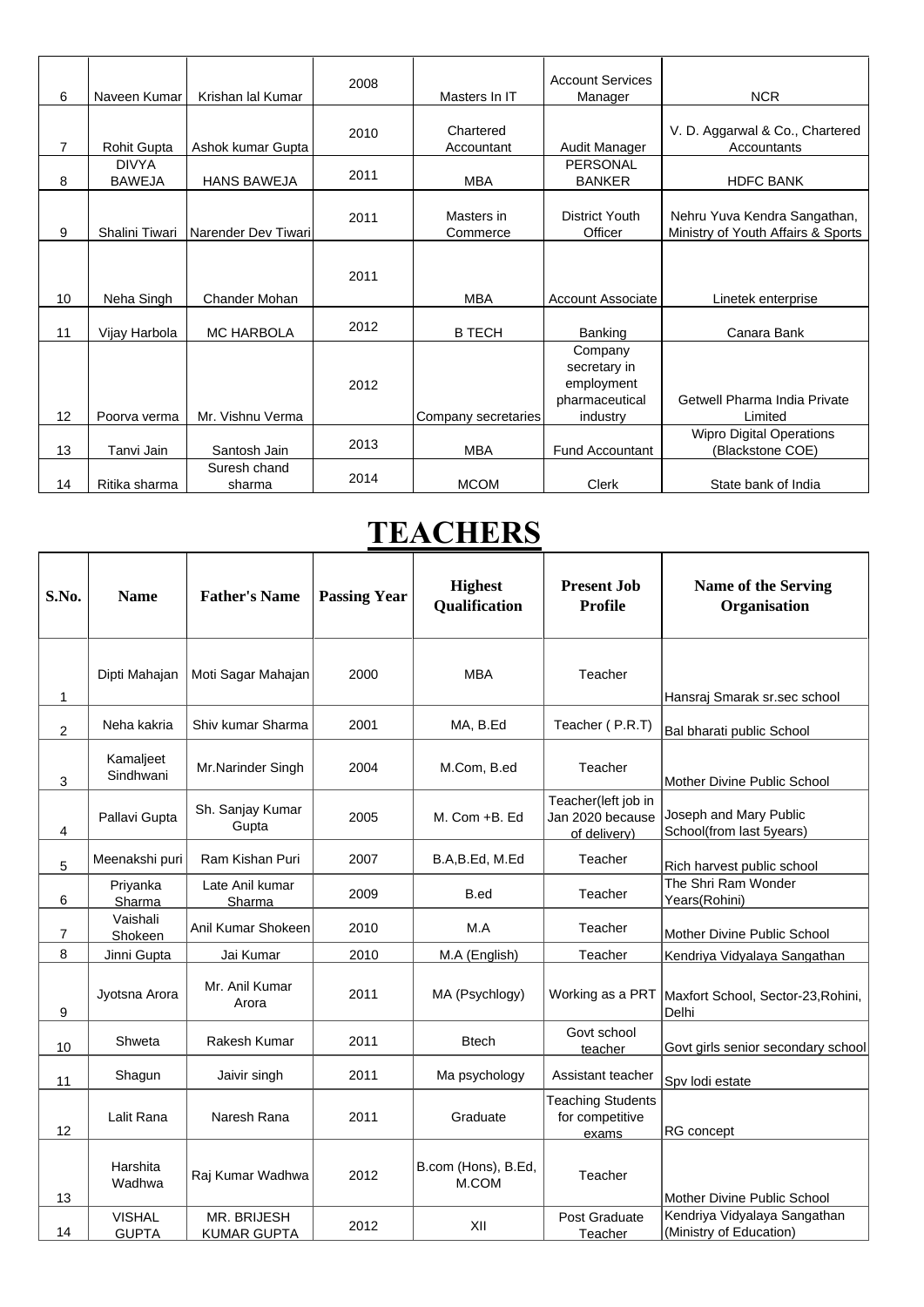| 15 | Kirti Gupta   | Sanjeev Gupta   | 2012 | MA in Economics          | Working as a<br>primary teacher | Shri Sanatan Dharma Public<br>lSchool |
|----|---------------|-----------------|------|--------------------------|---------------------------------|---------------------------------------|
| 16 | Divya moudgil | Sanjeev moudgil | 2014 | Masters in<br>psychology | Геасһег                         | <b>IOnline Tuitions</b>               |

|                |                                 |                                    |                     | <b>BUSINESS</b>                                                           |                                      |                                            |
|----------------|---------------------------------|------------------------------------|---------------------|---------------------------------------------------------------------------|--------------------------------------|--------------------------------------------|
| S.No.          | <b>Name</b>                     | <b>Father's Name</b>               | <b>Passing Year</b> | <b>Highest</b><br>Qualification                                           | <b>Present Job</b><br><b>Profile</b> | <b>Name of the Serving</b><br>Organisation |
| 1              | Manny shokeen                   | Virender shokeen                   | 2005                | Graduation                                                                | <b>Buisness and</b><br>leadership    | Haridas impex                              |
| 2              | Monica tewatia                  | Sumer singh tewatia                | 2005                | <b>B</b> tech                                                             | Own business                         | Welcome crop science pvt.<br>Limited       |
| 3              |                                 | Praveen kumar Lt shri Suresh kumar | 2007                | Graduate                                                                  | <b>Bussiness</b>                     | Shri Shyam Jewellers                       |
| 4              | Aman Gupta                      | Late. Mr. Ajay Gupta               | 2012                | Graduate                                                                  | <b>Distributor</b>                   | Toasha Vaccines Southend                   |
| 5              | Mansi                           | Mr Rajkumar                        | 2015                | B.Com (Hons)                                                              | Self Employed                        | Mansi Collection                           |
| 6              | Tarun                           | Rajkumar                           | 2017                | Pursuing<br>B.Com(Prog.) 3rd<br>vear                                      | Self Employed                        | Mansi Collection                           |
| $\overline{7}$ | Ravi Gola                       | Ram Singh Gola                     | 2007                | Graduate                                                                  | <b>Business</b>                      | <b>Business</b>                            |
| 8              | Amit Mehta                      | Mr Arvind Kumar                    | pta ni              | pta ni                                                                    | A.F.M at Aic<br>welding india        | Automotive industry                        |
| 9              | Shubham<br>Gupta                | Ravinder khmar<br>qupta            | 2012                | <b>MBA</b>                                                                | <b>Businessman</b>                   | Construction                               |
| 10             | Anurag Batra                    | Yashpal Batra                      | 2003                | <b>PGDM</b>                                                               | <b>Businessman</b>                   | <b>BS Associates</b>                       |
| 11             | <b>SHUBHAM</b><br><b>SHARMA</b> | <b>SANJEEV SHARMA</b>              | 2014 - 2015         | <b>Masters in Music</b><br>Production from<br>Berklee college of<br>music | FOUNDER & CEO Company                | <b>WAVE GENRE - A Music</b>                |
| 12             | Naveen Nigam                    | Mr K M Nigam                       | 2004                | B com                                                                     | Garment shop<br>owner                | Ramnath store                              |
| 13             | Ashish Uppal                    | Vinod Uppal                        | 2011                | <b>BBA</b>                                                                | <b>Business</b>                      | VaV Pixels by Ashish Uppal                 |
| 14             | Harsh jain                      | Anup jain                          | 2010                | 12th                                                                      | <b>Businessman</b>                   | Director of navkar plastic                 |
| 15             | Sahil singhal                   | Suresh kumar                       | 2012                | <b>MBA</b>                                                                | <b>Business</b>                      | LFC TEXCOAT PVT LTD                        |
| 16             | Ashish jain                     | Vijay jain                         | 2010                | <b>BSC HNS</b>                                                            | <b>Business</b>                      | SN METAL INDUSTRIES                        |
| 17             | Sanket<br>Aggarwal              | Mukesh Aggarwal                    | 2012                | Graduate                                                                  | Self employed                        | <b>Divine Papers</b>                       |
| 18             | Kartik Wadhwa                   | Satvir Wadhwa                      | 2013                | Graduation                                                                | Self employed                        | Satkar traders                             |
| 19             | Sunny mittal                    | <b>Birbal mittal</b>               | 2011                | 12 <sub>th</sub>                                                          | Ceramic tile trader                  | S.k traders                                |
| 20             | <b>NEERAJ</b><br>GOYAL          | RAMVILAS GOYAL                     | 2003                | <b>B.com</b>                                                              | <b>Business</b>                      | <b>Blaze Fuels</b>                         |
| 21             | Nikhil<br>Chandghotia           | Rajesh kumar<br>Chandghotia        | 2016                | Graduate                                                                  | Business man                         | Chandgothia industries                     |
| 22             | Rahul Chauhan                   | Shivraj Chauhan                    | 2016                | <b>Btech</b>                                                              | <b>Business Man</b>                  | Shivraj Engineering Works                  |
| 23             | Pratibha<br>Vidhani             | Yogesh Vidhani                     | 2013                | Post Graduate                                                             | Businesswoman                        | Shreejee jewellery                         |
| 24             | Prashant Garg                   | Naresh Garg                        | 2004                | Post Grad                                                                 | <b>Business</b>                      | Relevante Comercio                         |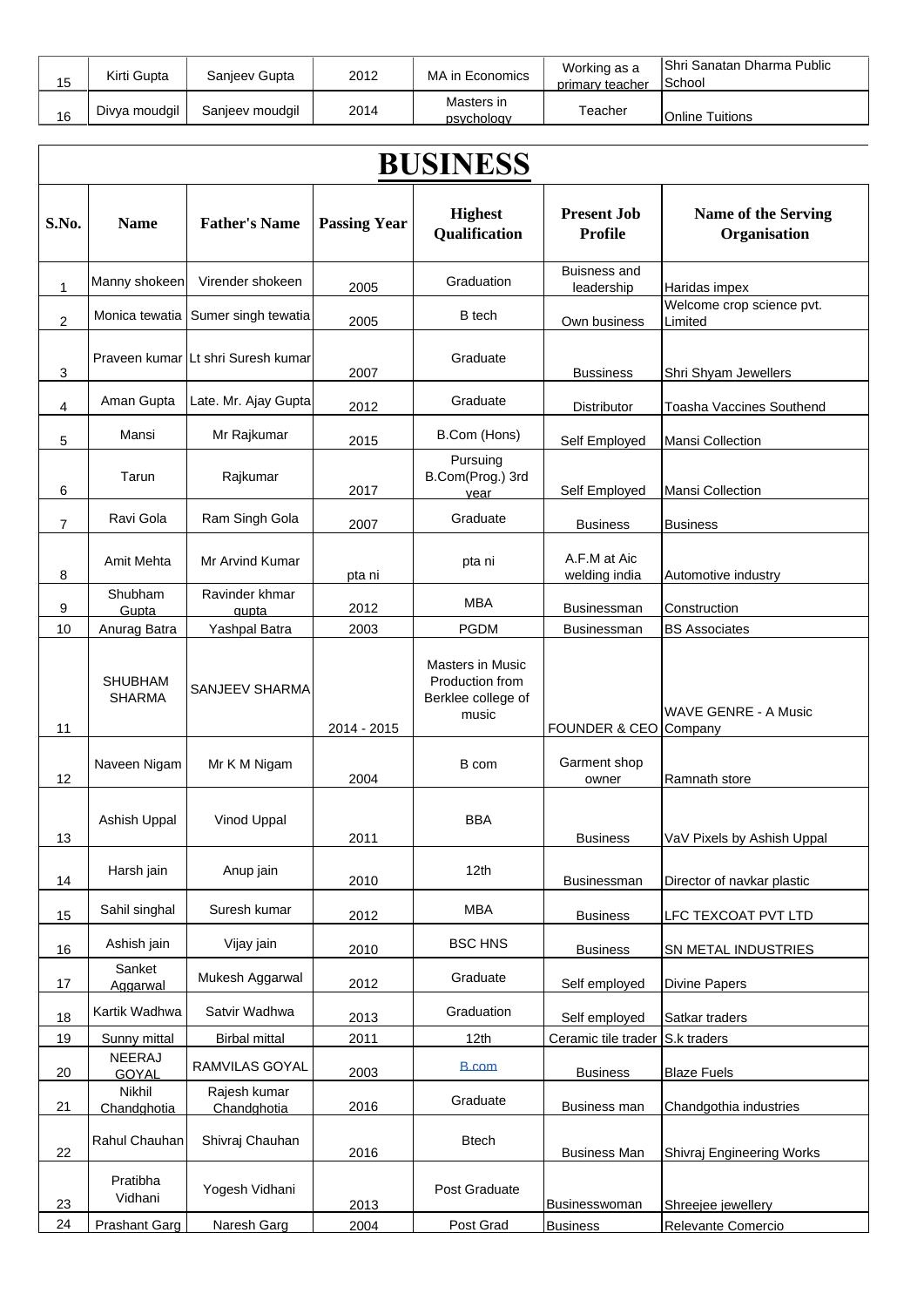|       | <b>ADVOCATE</b> |                      |                     |                                        |                               |                                        |  |  |  |  |
|-------|-----------------|----------------------|---------------------|----------------------------------------|-------------------------------|----------------------------------------|--|--|--|--|
| S.No. | <b>Name</b>     | <b>Father's Name</b> | <b>Passing Year</b> | <b>Highest</b><br><b>Qualification</b> | <b>Present Job</b><br>Profile | Name of the Serving<br>Organisation    |  |  |  |  |
|       |                 | Parmod Kumar         |                     |                                        |                               |                                        |  |  |  |  |
|       | Rahul Singhal   | Singhal              | 2007                | <b>LLB</b>                             | Advocate                      | Delhi high Court                       |  |  |  |  |
|       | <b>NIKHIL</b>   |                      |                     |                                        | Advocate at Delhi             |                                        |  |  |  |  |
| 2     | <b>RAJPUT</b>   | <b>RAMKUMAR</b>      | 2013                | LL.M                                   | high court                    | Practicing                             |  |  |  |  |
|       | Himanshi        |                      |                     |                                        |                               |                                        |  |  |  |  |
| 3     | Nautiyal        | LILa Nand Nautiyal   | 2013                | LLM                                    | Advocate                      | High court                             |  |  |  |  |
| 4     | Vishek vats     | Satish vats          | 2015                | <b>BALLB</b>                           | Lawyer                        | Delhi High Court and District<br>Court |  |  |  |  |
|       | Khushboo        |                      |                     |                                        |                               |                                        |  |  |  |  |
| 5     | takyar          | Sandeep Takyar       | 2015                | B.A.L.L.B                              | Advocate                      | Khushboo Takyar & associate            |  |  |  |  |
|       |                 |                      |                     |                                        | Advocate in Delhi             |                                        |  |  |  |  |
| 6     | Nikunj Gupta    | Sh. Sanjeev Gupta    | 2012                | LL.M. MBA                              | <b>High Court</b>             | Ad Infinitum Law Firm                  |  |  |  |  |
|       |                 | Rajender Kumar       |                     | Master's of Law                        |                               |                                        |  |  |  |  |
|       | Ankit Mutreja   | Mutreja              | 2011                | (LLM)                                  | Advocate                      | <b>Aggarwal and Partners</b>           |  |  |  |  |

# **MANAGEMENT**

| S.No.          | <b>Name</b>                | <b>Father's Name</b>              | <b>Passing Year</b> | <b>Highest</b><br><b>Qualification</b>               | <b>Present Job</b><br><b>Profile</b>                                        | <b>Name of the Serving</b><br>Organisation        |
|----------------|----------------------------|-----------------------------------|---------------------|------------------------------------------------------|-----------------------------------------------------------------------------|---------------------------------------------------|
|                | <b>RACHIT</b>              |                                   |                     |                                                      | Manager- Project                                                            |                                                   |
| 1              | <b>CHABRA</b>              | INDERJIT                          | 1998                | M.Tech                                               | Mgmt                                                                        | AVL INDIA PVT. LTD.                               |
| 2              | Deepak<br>Bhardwaj         | Madan Lal Bhardwaj                | 2002                | MBA                                                  | Head of Sales and<br>Marketing                                              | Asmara Holdings                                   |
| 3              | Gunjan Nagar               | Mr. Ramesh Kumar<br>Nagar         | 2003                | <b>MBA</b>                                           | Service                                                                     | <b>Teestavalley Power Transmission</b><br>Limited |
| 4              | Manoj Sharma               | Davender Kumar                    | 2003                | <b>MBA</b>                                           | Manager                                                                     | Fiserv, Germany                                   |
| 5              | Preeti Parashar            | Pradeep Sharma                    | 2003                | Graduation                                           | <b>Business Manager</b>                                                     | SBI life Insurance                                |
| 6              | Ashish Kumar<br>Sharma     | Rajesh Kumar<br>Sharma            | 2004                | MBA                                                  | Sales Director                                                              | R Stahl Gulf FZCO                                 |
| $\overline{7}$ | Vaibhav<br>Khaneja         | V K Khaneja                       | 2004                | <b>MBA Finance</b>                                   | <b>Assist Vice</b><br>President                                             | Barclays Bank Plc                                 |
| 8              | Pranav Luthra              | S K Luthra                        | 2004                | Post Graduate                                        | <b>Corporate Travel</b>                                                     | <b>American Express</b>                           |
| 9              | Purnima Walia              | Mr. B. K. Walia                   | 2005                | Graduare                                             | Finance                                                                     | Cvent                                             |
| 10             | saurabh gupta              | raj kumar gupta                   | 2006                | <b>B.TECH</b>                                        | <b>ASSISTANT</b><br><b>DIRECTOR</b><br><b>SALES AND</b><br><b>MARKETING</b> | <b>BULLMEN REALTY INDIA PVT</b><br>LTD            |
| 11             | Tanvi Sharma               | Davender Kumar                    | 2006                | <b>MBA</b>                                           | Head - Strategy &<br><b>Business</b><br>Development                         | Raychem RPG                                       |
| 12             | <b>Bini Baby</b>           | Baby kutty KG                     | 2006                | Graduate                                             | <b>HR</b>                                                                   | Hexaware Technologies                             |
| 13             |                            | Rohit Aggarwal Shri Anil Aggarwal | 2006                | <b>B.Tech</b>                                        | Asst. Director<br>sales & marketing                                         | Bullmen Realty India Pvt. Ltd                     |
| 14             | Rahul Arora                | Suresh Arora                      | 2006                | <b>PGDM - Market</b><br>Research & Data<br>Analytics | Assistant Manager<br>- Global Telecom<br>Audit                              | Accenture Solutions Pvt. Ltd.                     |
| 15             | Ruchika Dogra Harish Dogra |                                   | 2006                | <b>BTech</b>                                         | <b>Business Analyst</b>                                                     | <b>Fidelity International</b>                     |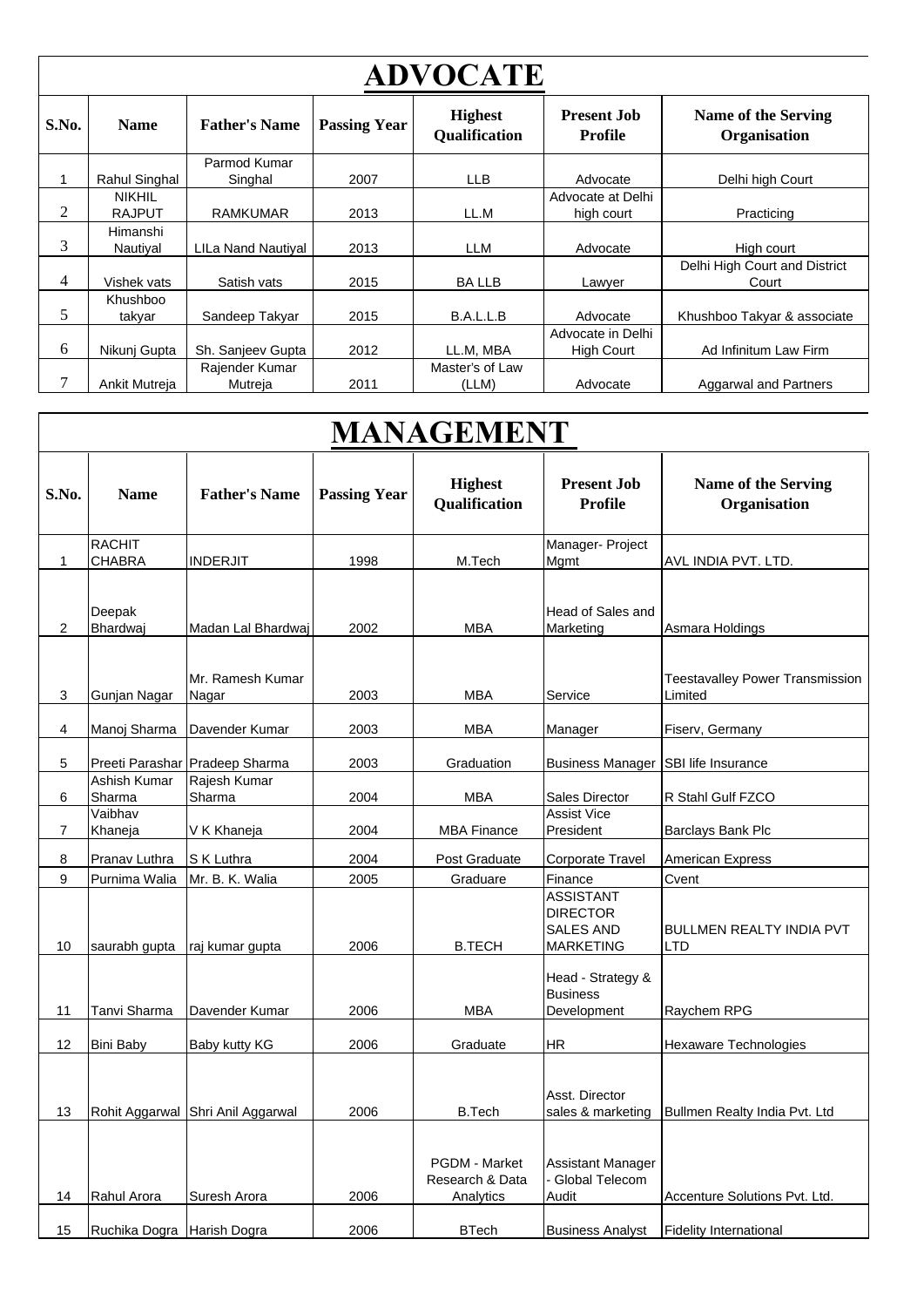|    |                              | Narender Kumar                  |      |                         | <b>Buisness</b><br>Development        |                                                            |
|----|------------------------------|---------------------------------|------|-------------------------|---------------------------------------|------------------------------------------------------------|
| 16 | Rita Sharma                  | Sharma                          | 2007 | Post Grad               | Manager                               | VMC Steel Pvt. Ltd.                                        |
|    |                              |                                 |      |                         | Senior Manager                        |                                                            |
| 17 | Deepika Bindra Ram Dass      |                                 | 2009 | Chartered<br>Accountant | Finance and<br>Taxation               | Instrumentation Laboratory India<br><b>Private Limited</b> |
|    |                              |                                 |      |                         |                                       |                                                            |
|    |                              |                                 |      | <b>B.Sc Mathematics</b> |                                       |                                                            |
| 18 | Keshav Sati                  | Jagdish Prasad Sati             | 2010 | (Hons)                  | Assistant Manager State Bank of India |                                                            |
| 19 | Tushar Gupta                 | Jai Kishan Gupta                | 2011 | B com (Hons)            | supply chain<br>manager               | Daraju Industries Ltd Nigeria                              |
|    |                              |                                 |      |                         |                                       | <b>Extroverts Information</b>                              |
| 20 | Disha Sharma                 | Deepak Sharma                   | 2011 | <b>MBA</b>              | <b>HR</b>                             | <b>Technology Private Limited</b>                          |
|    | Harshita                     |                                 |      |                         | <b>Financial Due</b>                  |                                                            |
| 21 | Chhabra<br>Kashika           | Raj Kumar Chhabra               | 2011 | Mba Finance             | diligence                             | Kpmg                                                       |
| 22 | Bhutani                      | Arun kumar Bhutani              | 2011 | Mcom                    | Analyst                               | JLL                                                        |
|    |                              |                                 |      |                         |                                       |                                                            |
| 23 | Udit Taluja                  | Rajinder kr Taluja              | 2011 | <b>Post Graduation</b>  | Assistant Manager                     | Tata consultancy services                                  |
|    |                              |                                 |      |                         |                                       |                                                            |
|    |                              | Dr. Shankar Prasad              |      |                         |                                       | Fabflow Academy Of Arts And                                |
| 24 | Niharika Singh               | Singh                           | 2011 | Graduate (B.com)        | Enterprenuer                          | Dance                                                      |
|    |                              |                                 | 2011 | <b>BBA</b>              |                                       | <b>G</b> Planet                                            |
| 25 | Parth Ahuja<br>Shalini       | Ravi Kumar Ahuja<br>Anil Kumar  |      |                         | Entrepreneur                          |                                                            |
| 26 | Aggarwal                     | Aggarwal                        | 2011 | M.com                   | <b>Process Executive</b>              | Cognizant                                                  |
|    |                              | Lt. Kishore kumar               |      |                         |                                       |                                                            |
| 27 | Sakshi Batra                 | <b>Batra</b>                    | 2011 | Graduate                | Ap coordinator                        | Syneos Health Care                                         |
| 28 | vishesh jindal               | Raj Kumar Gupta                 | 2012 | B.tech                  | Manager                               | <b>American Express</b>                                    |
|    |                              |                                 |      |                         | <b>Business</b>                       |                                                            |
| 29 | Priya Jain                   | R.K.Jain                        | 2012 | Graduation              | Consultant                            | Ernst & Young GDS                                          |
|    |                              |                                 |      |                         |                                       |                                                            |
| 30 | Kashish Gulhar Rajesh Gulhar |                                 | 2012 | <b>B.Tech</b>           | SAP consultant                        | Infosys Ltd                                                |
|    |                              |                                 |      | PGDM- Delhi School      |                                       |                                                            |
| 31 | Sarika Kansal                | Mr. Harikesh Gupta              | 2012 | of Business             | Analyst                               | Saxo Bank, Gurgaon                                         |
|    |                              |                                 |      |                         |                                       |                                                            |
|    |                              |                                 |      | Graduate                | Consultant                            | <b>ZS Associates</b>                                       |
| 32 | Gautam Gupta                 | Pawan Kumar Gupta               | 2012 |                         |                                       |                                                            |
|    |                              |                                 |      |                         | <b>Business</b><br>Development        |                                                            |
| 33 | Disha Nagra                  | R.K. Nagra                      | 2012 | <b>MBA</b>              | Representative                        | Netomi                                                     |
|    |                              |                                 |      |                         |                                       |                                                            |
| 34 | Vasvi sharma                 | Arun sharma                     | 2012 | Graduation              | Assistant manager                     | Indusind bank pvt ltd                                      |
| 35 | Mayank Bathla                | Ok Prakash Bathla               | 2013 | <b>Bcom</b>             | Marketing<br>Representative           | Pharmed                                                    |
|    |                              |                                 |      |                         |                                       |                                                            |
| 36 |                              | Suhani Sharma Mr. Ajay Sharma   | 2013 | MBA                     | Senior Auditor                        | <b>KPMG</b>                                                |
|    |                              |                                 |      |                         | Chargeback                            |                                                            |
| 37 | Nikhil Jain                  | Hari Kishan Jain                | 2013 | Graduation              | Analyst                               | <b>American Express</b>                                    |
| 38 | Shruti                       | Naresh kumar                    | 2013 | <b>PGDM</b>             | <b>Business Analyst</b>               |                                                            |
|    |                              |                                 |      | Graduation in           |                                       |                                                            |
| 39 |                              | Jyoti Majumdar Ranjan Majumdar  | 2013 | B.Com (hons.)           | Analyst                               | Royal Bank of Scotland                                     |
| 40 | Sahil Mittal                 | <b>Bharat Bhushan</b><br>Mittal | 2013 | <b>B.Tech</b>           | Assistant Manager                     | IITL                                                       |
|    | Priyanka                     |                                 |      |                         | senior process                        |                                                            |
| 41 | Sharma                       | Tulsi sharma                    | 2013 | graduation              | associate                             | Tata consultancy services                                  |
|    | Kuldeep                      |                                 |      |                         | Resolution                            |                                                            |
| 42 | Pandey                       | Ghanshyam pandey                | 2013 | <b>Bachelor Degree</b>  | Specialists                           | Amazon                                                     |
| 43 | Mehak Jain                   | Anil Jain                       | 2013 | Mba finance             | Finance                               | Bajaj capital Itd                                          |
|    |                              |                                 |      |                         | <b>Senior Business</b>                |                                                            |
|    |                              |                                 |      |                         | Development                           |                                                            |
| 44 | Rishabh Gupta                | Anil Kumar Gupta                | 2013 | Post Graduation         | Manager<br><b>Assistant Brand</b>     | <b>Oravel Stays</b>                                        |
| 45 | Nidhi Jadeja                 | Harish Jadeja                   | 2013 | <b>MBA</b>              | Manager                               | L'OREAL                                                    |
| 46 | Megha                        | Sunil Jain                      | 2014 | MBA                     | Deputy Manager                        | Yes Bank                                                   |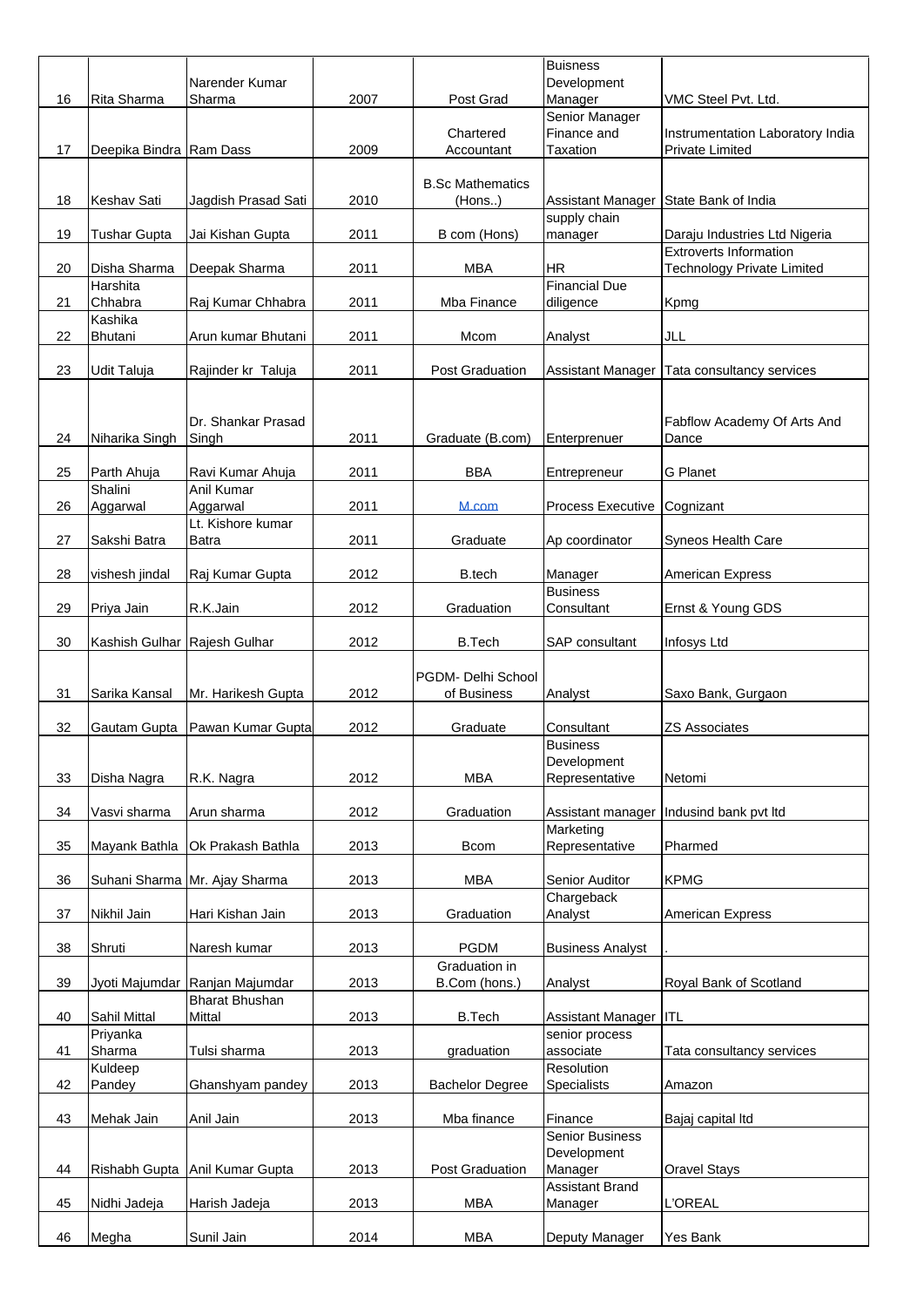|    |               | Naresh Kumar         |      |                 |                         |                              |
|----|---------------|----------------------|------|-----------------|-------------------------|------------------------------|
| 47 | Rajat Chawla  | Chawla               | 2014 | <b>MBA</b>      | <b>Senior Executive</b> | <b>Flexsin Technologies</b>  |
|    |               |                      |      |                 | Executive               |                              |
| 48 | Kirti ahuja   | Vijay ahuja          | 2014 | Bcom honrs      | assistant to MD         | A3 Charge PvT Ltd            |
|    |               | Mr Sunil Kumar       |      |                 | Recruitment             |                              |
| 49 | Priya Gupta   | Gupta                | 2015 | <b>MBA</b>      | executive               | Shrofile technologies        |
|    | Parminder     |                      |      |                 |                         |                              |
| 50 | singh         | Balwant singh        | 2015 | Post graduation | Junior manger           | American international group |
|    |               |                      |      |                 |                         |                              |
|    |               |                      |      |                 |                         |                              |
| 51 | Rushil Bhatia | Manoj Bhatia         | 2015 | <b>MBA</b>      | Sales Manager           | Bajaj Finserv                |
|    |               |                      |      |                 | Store manager at        |                              |
|    |               |                      |      |                 | jack and jones          |                              |
| 52 | Tanya Gupta   | Girija Shankar gupta | 2015 | Graduate        | store                   | <b>Bestseller</b>            |
|    |               |                      |      |                 |                         |                              |
|    |               |                      |      |                 |                         |                              |
|    | Mehak         | Mr. Vipul            |      |                 | Senior Assistant        |                              |
| 53 | Maheshwari    | Maheshwari           | 2017 | <b>Bca</b>      | <b>Product Manager</b>  | Google India                 |
|    |               |                      |      |                 |                         |                              |
| 54 | Akansha       | Satish kumar         | 2018 | HM degree       | Crowne plaza            | <b>IHG Hotels</b>            |

| <b>FREELANCERS</b> |                |                      |                     |                                                |                                      |                                            |
|--------------------|----------------|----------------------|---------------------|------------------------------------------------|--------------------------------------|--------------------------------------------|
| S.No.              | <b>Name</b>    | <b>Father's Name</b> | <b>Passing Year</b> | <b>Highest</b><br>Qualification                | <b>Present Job</b><br><b>Profile</b> | <b>Name of the Serving</b><br>Organisation |
|                    | Ritu Nagri     | Sanjay Nagri         | 2005                | MSc in Forensic<br>Chemistry and<br>Toxicology | <b>Freelance Writer</b>              | Freelancer                                 |
| 2                  | Devansh Gupta  | Dinesh Gupta         | 2015                | <b>BCA</b>                                     | Freelance                            | Self Employed                              |
| 3                  | Smriti Chhabra | Mr Gulshan kumar     | 2016                | Bachelor                                       | Freelancer                           | My self                                    |
| 4                  | Parth Gaba     | Mr. Virender Gaba    | 2017                | M.Sc. Computer<br>Science                      | Freelancer/Startup                   | None                                       |

## **CABIN CREW**

| S.No. | <b>Name</b>         | <b>Father's Name</b> | <b>Passing Year</b> | <b>Highest</b><br><b>Qualification</b>         | <b>Present Job</b><br>Profile | Name of the Serving<br>Organisation |
|-------|---------------------|----------------------|---------------------|------------------------------------------------|-------------------------------|-------------------------------------|
|       | Ms. Fagun<br>Dhawan | Mr. Arun Dhawan      | 2018                | <b>B.com Graduate</b><br>from Delhi University | Cabin Crew                    | Alliance Air, Air India Subsidiary  |

# **NEWS ANCHORS**

| S.No. | <b>Name</b>      | <b>Father's Name</b> | <b>Passing Year</b> | <b>Highest</b><br><b>Qualification</b> | <b>Present Job</b><br>Profile | Name of the Serving<br><b>Organisation</b> |
|-------|------------------|----------------------|---------------------|----------------------------------------|-------------------------------|--------------------------------------------|
|       |                  |                      |                     |                                        | News Anchor and               |                                            |
|       | Ashish Thakran I | Karamvir             | 2018                | Ba(jmc)                                | Reporter                      | Jan Uday                                   |